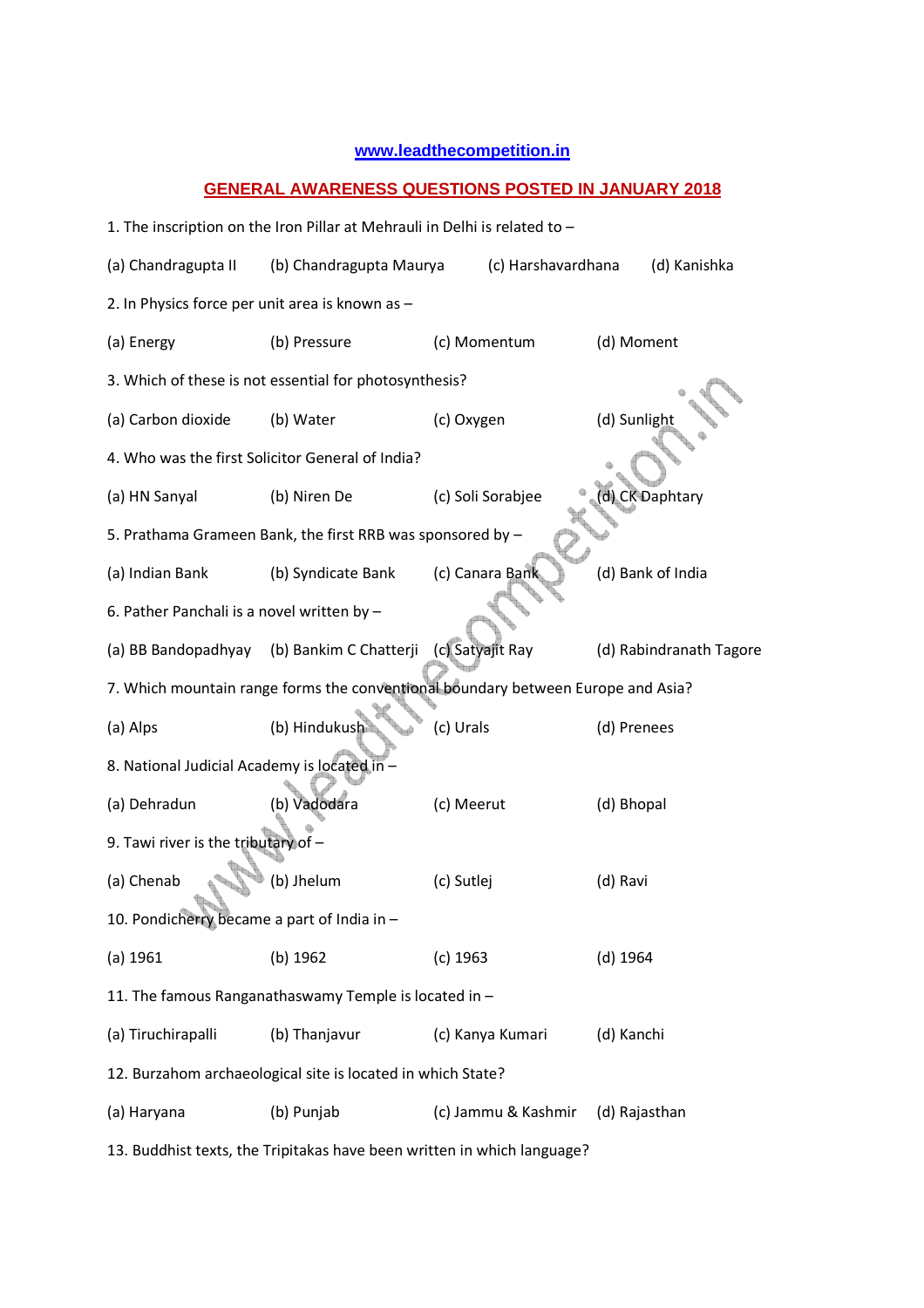| (a) Prakrit                                                        | (b) Sanskrit                                                                          | (c) Awadhi            | (d) Pali                |  |  |  |
|--------------------------------------------------------------------|---------------------------------------------------------------------------------------|-----------------------|-------------------------|--|--|--|
| 14. Which sanctuary was once home to the migratory Siberian Crane? |                                                                                       |                       |                         |  |  |  |
| (a) Keoladeo                                                       | (b) Sariska                                                                           | (c) Manas             | (d) Kaziranga           |  |  |  |
|                                                                    | 15. Which acid is produced in the muscle cells during anaerobic respiration?          |                       |                         |  |  |  |
| (a) Lactic acid                                                    | (b) Citric acid                                                                       | (c) Oxalic acid       | (d) Folic acid          |  |  |  |
|                                                                    | 16. The instrument used for measuring the distance travelled by a vehicle is known as |                       |                         |  |  |  |
| (a) Speedometer                                                    | (b) Udometer                                                                          | (c) Anemometer        | (d) Odometer            |  |  |  |
| 17. World Water Day is observed on -                               |                                                                                       |                       |                         |  |  |  |
| (a) 22 February                                                    | $(b)$ 22 March                                                                        | $(c)$ 22 April        | (d) 22 May              |  |  |  |
| 18. Sickle is an agricultural tool used in -                       |                                                                                       |                       |                         |  |  |  |
| (a) Threshing                                                      | (b) Sowing                                                                            | (c) Harvesting        | (d) Seeding             |  |  |  |
|                                                                    | 19. Pulakesin II who defeated Harsha Vardhana belonged to which dynasty?              |                       |                         |  |  |  |
| (a) Rashtrakuta                                                    | (b) Chalukya                                                                          | (c) Pandya            | (d) Chola               |  |  |  |
|                                                                    | 20. In which city were the most number of sessions of Indian National Congress held?  |                       |                         |  |  |  |
| (a) Mumbai                                                         | (b) Lahore                                                                            | (c) Chennai           | (d) Kolkata             |  |  |  |
| 21. Amir Khusro was the disciple of -                              |                                                                                       |                       |                         |  |  |  |
| (a) Moinuddin Chisti                                               | (b) Baba Farid                                                                        | (c) Nizamuddin Auliya | (d) Sheikh Salim Chisti |  |  |  |
|                                                                    | 22. How many Bharat Ratna awards can be given in a year?                              |                       |                         |  |  |  |
| (a) One                                                            | – ¶0) ∎wo                                                                             | (c) Three             | (d) Four                |  |  |  |
| 23. The famous ship titanic sank in the -                          |                                                                                       |                       |                         |  |  |  |
| (a) Pacific Ocean                                                  | (b) Atlantic Ocean                                                                    | (c) Arctic Ocean      | (d) Indian Ocean        |  |  |  |
| 24. Spider's web is made from -                                    |                                                                                       |                       |                         |  |  |  |
| (a) Fat                                                            | (b) Carbohydrate                                                                      | (c) Protein           | (d) Saliva              |  |  |  |
|                                                                    | 25. The smallest information parcel in a computer is known as -                       |                       |                         |  |  |  |
| (a) Bit                                                            | (b) Byte                                                                              | (c) Switch            | (d) Null                |  |  |  |
| 26. Total solar eclipse occurs only on -                           |                                                                                       |                       |                         |  |  |  |
| (a) Full moon                                                      | (b) New moon                                                                          | (c) Half moon         | (d) Anytime             |  |  |  |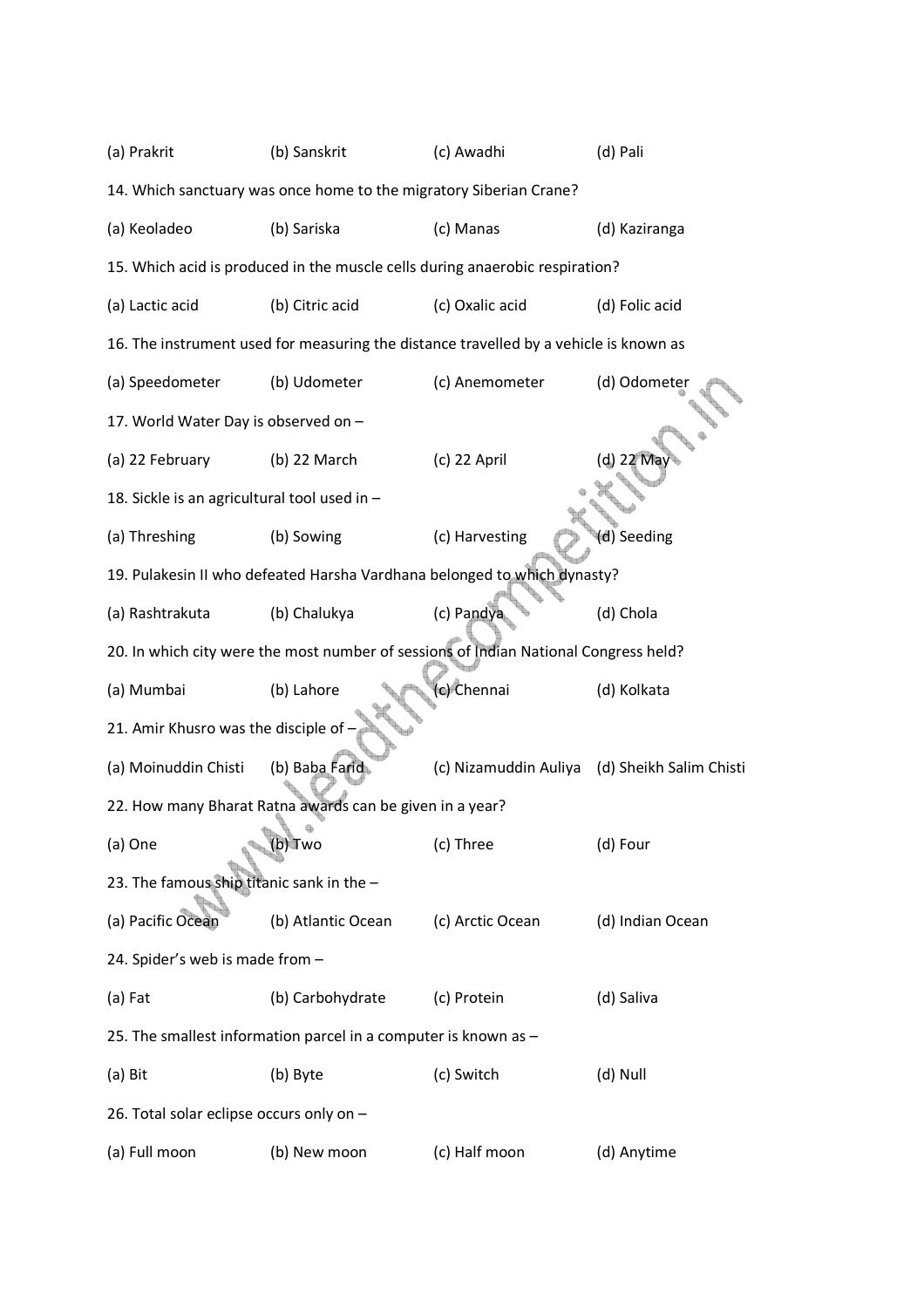| 27. In which city is the Film and Television Institute of India located? |                                                                   |                   |                    |  |  |  |
|--------------------------------------------------------------------------|-------------------------------------------------------------------|-------------------|--------------------|--|--|--|
| (a) Pune                                                                 | (b) New Delhi                                                     | (c) Mumbai        | (d) Ahmedabad      |  |  |  |
|                                                                          | 28. Krishna Raja Sagar Dam is built over the river -              |                   |                    |  |  |  |
| (a) Krishna                                                              | (b) Kaveri                                                        | (c) Kabini        | (d) Periyar        |  |  |  |
|                                                                          | 29. Carbon when added to steel makes it more -                    |                   |                    |  |  |  |
| (a) Hard                                                                 | (b) Soft                                                          | (c) Shiny         | (d) Dull           |  |  |  |
|                                                                          | 30. Which city was the capital of Andhra State from 1953 to 1956? |                   |                    |  |  |  |
| (a) Chittoor                                                             | (b) Guntur                                                        | (c) Mahbubnagar   | (d) Kurnool        |  |  |  |
|                                                                          | 31. On which continent is the Atlas mountain range located?       |                   |                    |  |  |  |
| (a) Europe                                                               | (b) Asia                                                          | (c) Antarctica    | d) Africa          |  |  |  |
|                                                                          | 32. In Physics velocity per unit of time is known as -            |                   |                    |  |  |  |
| (a) Angular velocity                                                     | (b) Acceleration                                                  | (c) Momentum      | (d) Speed          |  |  |  |
| 33. A lichen is a composite organism consisting of -                     |                                                                   |                   |                    |  |  |  |
| (a) Algae & Bacteria                                                     | (b) Bacteria & Virus                                              | (c) Virus & Fungi | (d) Algae & Fungi  |  |  |  |
| 34. The number of incisors in a human being is                           |                                                                   |                   |                    |  |  |  |
| (a) Eight                                                                | (b) Six                                                           | (c) Four          | (d) Two            |  |  |  |
|                                                                          | 35. Ground water stored between layers of rock is known as -      |                   |                    |  |  |  |
| (a) Geyser                                                               | (b) Fountain                                                      | (c) Aquifer       | (d) Spring         |  |  |  |
|                                                                          | 36. Who discovered the process of fermentation?                   |                   |                    |  |  |  |
| (a) Edward Jenner                                                        | (b) Louis Pasteur                                                 | (c) Jonas Salk    | (d) William Harvey |  |  |  |
|                                                                          | 37. Which famous ruler of Delhi was defeated by Pulakesin II?     |                   |                    |  |  |  |
| (a) Harshavardhana                                                       | (b) Prithviraj Chauhan (c) Danti Durga                            |                   | (d) Yashovarman    |  |  |  |
|                                                                          | 38. Which is India's first UNESCO World Heritage city?            |                   |                    |  |  |  |
| (a) Hyderabad                                                            | (b) Lucknow                                                       | (c) Ahmedabad     | (d) Agra           |  |  |  |
|                                                                          | 39. Who of the following was not sentenced to death?              |                   |                    |  |  |  |
| (a) Batukeshwar Dutt                                                     | (b) Khudiram Bose                                                 | (c) Sukhdev       | (d) Udham Singh    |  |  |  |
| 40. In which country did the metric system of measurement originate?     |                                                                   |                   |                    |  |  |  |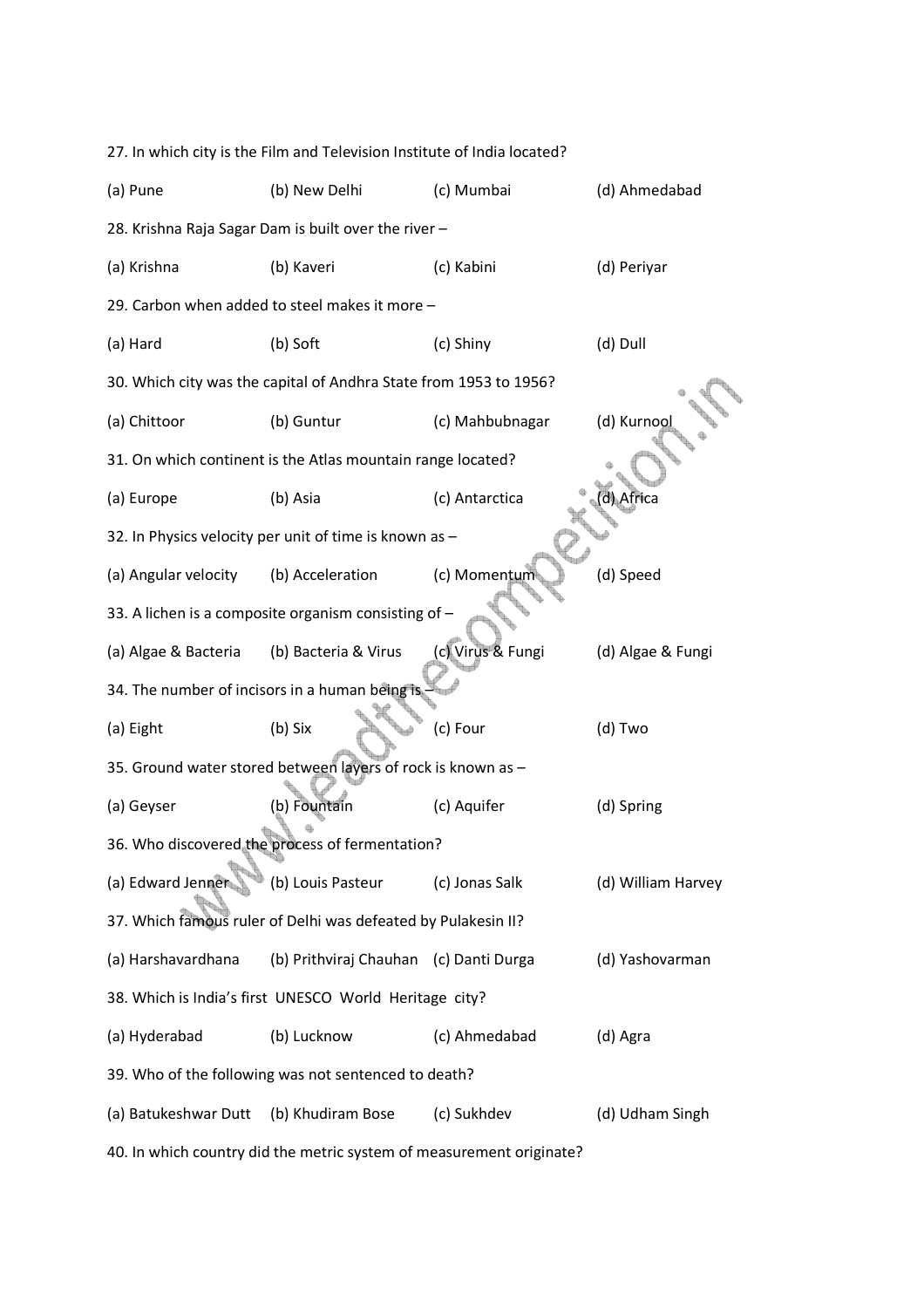| (a) Greece                                                                | (b) India                                                              | (c) China                                                                               | (d) France          |  |  |  |
|---------------------------------------------------------------------------|------------------------------------------------------------------------|-----------------------------------------------------------------------------------------|---------------------|--|--|--|
|                                                                           | 41. Ayodhya was the capital of which mahajanapada?                     |                                                                                         |                     |  |  |  |
| (a) Valsa                                                                 | (b) Kosala                                                             | (c) Avanti                                                                              | (d) Magadha         |  |  |  |
|                                                                           |                                                                        | 42. What is the instrumental error of a metre scale with 1 mm as its smallest division? |                     |  |  |  |
| (a) 1 mm                                                                  | $(b)$ 2 mm                                                             | $(c) 0.5$ mm                                                                            | (d) 0.001 mm        |  |  |  |
| 43. Which of these is an autotroph?                                       |                                                                        |                                                                                         |                     |  |  |  |
| (a) Cuscuta                                                               | (b) Algae                                                              | (c) Bacteria                                                                            | (d) Mushroom        |  |  |  |
|                                                                           | 44. Finger-like structures called villi are found in -                 |                                                                                         |                     |  |  |  |
| (a) Stomach                                                               | (b) Oesophagus                                                         | (c) Large Intestine                                                                     | (d) Small Intestine |  |  |  |
| 45. Patanwadi is a breed of sheep found in -                              |                                                                        |                                                                                         |                     |  |  |  |
| (a) Rajasthan                                                             | (b) Punjab                                                             | (c) Gujarat                                                                             | (d) Uttarakhand     |  |  |  |
|                                                                           | 46. Which city was once known as Karnavati?                            |                                                                                         |                     |  |  |  |
| (a) Ahmedabad                                                             | (b) Jodhpur                                                            | (c) Surat                                                                               | (d) Indore          |  |  |  |
| 47. Whose verses can be found in the Adigranth, the holy book of Sikhism? |                                                                        |                                                                                         |                     |  |  |  |
| (a) Tulsidas                                                              | (b) Surdas                                                             | (c) Mirabai                                                                             | (d) Kabir           |  |  |  |
|                                                                           | 48. How many Padma Awards can be given in a year?                      |                                                                                         |                     |  |  |  |
| (a) 120                                                                   | $(b)$ 130                                                              | (c) 140                                                                                 | $(d)$ 150           |  |  |  |
|                                                                           | 49. Which country made the first nuclear power plant?                  |                                                                                         |                     |  |  |  |
| (a) Russia                                                                | (b) USA                                                                | (c) France                                                                              | (d) Germany         |  |  |  |
| 50. Nile river empties into the -                                         |                                                                        |                                                                                         |                     |  |  |  |
| (a) Mediterranean Sea (b) Red Sea                                         |                                                                        | (c) Gulf of Oman                                                                        | (d) Arabian Sea     |  |  |  |
|                                                                           | 51. Which of the following was known as Cape Comorin?                  |                                                                                         |                     |  |  |  |
| (a) Puducherry                                                            | (b) Cochin                                                             | (c) Tuthukodi                                                                           | (d) Kanya Kumari    |  |  |  |
|                                                                           | 52. Rhea is a flightless bird endemic to which continent?              |                                                                                         |                     |  |  |  |
| (a) Africa                                                                | (b) Australia                                                          | (c) South America                                                                       | (d) Asia            |  |  |  |
|                                                                           | 53. As per Indus Water Treaty, India is allowed to use the waters of - |                                                                                         |                     |  |  |  |
| (a) Sutlej                                                                | (b) Indus                                                              | (c) Jhelum                                                                              | (d) Chenab          |  |  |  |
|                                                                           |                                                                        |                                                                                         |                     |  |  |  |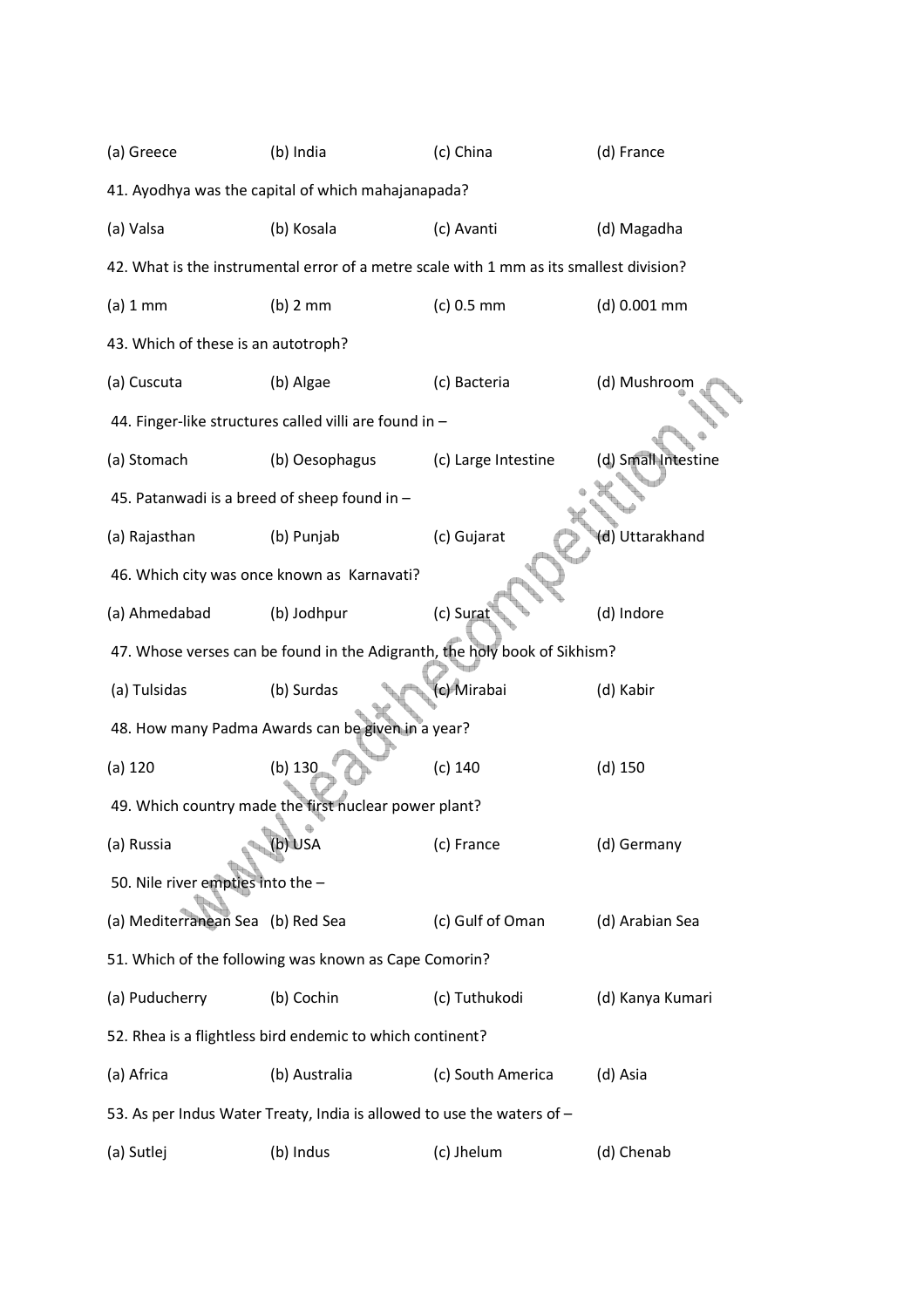| 54. Cyclotrimethylenetrinitramine is more commonly known as - |                                                             |                                                                                  |                         |  |  |  |  |
|---------------------------------------------------------------|-------------------------------------------------------------|----------------------------------------------------------------------------------|-------------------------|--|--|--|--|
| $(a)$ TNT                                                     | $(b)$ RDX                                                   | (c) Dynamite                                                                     | (d) Teflon              |  |  |  |  |
| 55. Who was the first President of All India Muslim League?   |                                                             |                                                                                  |                         |  |  |  |  |
| (a) MA Jinnah                                                 | (b) Mohammad Iqbal                                          | (c) Sir Aga Khan III                                                             | (d) Sir Syed Ahmed Khan |  |  |  |  |
| 56. What was Air India earlier known as?                      |                                                             |                                                                                  |                         |  |  |  |  |
| (a) Tata Airlines                                             | (b) British Airlines                                        | (c) Royal Airlines                                                               | (d) Queen's Airlines    |  |  |  |  |
| 57. The first Buddhist council was held at -                  |                                                             |                                                                                  |                         |  |  |  |  |
| (a) Vaisali                                                   | (b) Patliputra                                              | (c) Rajgriha                                                                     | (d) Kashmir             |  |  |  |  |
|                                                               | 58. The instrument used to measure wind speed is called -   |                                                                                  |                         |  |  |  |  |
| (a) Manometer                                                 | (b) Anemometer                                              | (c) Speedometer                                                                  | (d) Udometer            |  |  |  |  |
|                                                               |                                                             | 59. Who of the following accepted Din-i-ilahi, the religion founded by Akbar?    |                         |  |  |  |  |
| (a) Birbal                                                    | (b) Tansen                                                  | (c) Todarmal                                                                     | (d) Man Singh           |  |  |  |  |
|                                                               | 60. In which month is the earth nearest to the sun?         |                                                                                  |                         |  |  |  |  |
| (a) March                                                     | (b) January                                                 | (c) July                                                                         | (d) September           |  |  |  |  |
| 61. Lunar eclipse occurs only on -                            |                                                             |                                                                                  |                         |  |  |  |  |
| (a) Full moon                                                 | (b) New moon                                                | (c) Half moon                                                                    | (d) Anytime             |  |  |  |  |
| 62. One kilogram is equal to -                                |                                                             |                                                                                  |                         |  |  |  |  |
| $(a)$ 2.1 lbs                                                 | (b) 2.2                                                     | $(c)$ 2.3 lbs                                                                    | $(d)$ 2.4 lbs           |  |  |  |  |
|                                                               | 63. Buckministerfullerene is an allotrope of which element? |                                                                                  |                         |  |  |  |  |
| (a) Oxygen                                                    | (b) Carbon                                                  | (c) Platinum                                                                     | (d) Gold                |  |  |  |  |
| 64. To which country is the platypus endemic?                 |                                                             |                                                                                  |                         |  |  |  |  |
| (a) Brazil                                                    | (b) Greenland                                               | (c) Australia                                                                    | (d) Angola              |  |  |  |  |
|                                                               |                                                             | 65. Mahayana Buddhism came into existence during the _________ Buddhist council. |                         |  |  |  |  |
| (a) First                                                     | (b) Second                                                  | (c) Third                                                                        | (d) Fourth              |  |  |  |  |
|                                                               | 66. Which dynasty succeeded the Sunga dynasty?              |                                                                                  |                         |  |  |  |  |
| (a) Kushan                                                    | (b) Satvahana                                               | (c) Rashtrakuta                                                                  | (d) Kanva               |  |  |  |  |

67. What is the dimensional formula of area?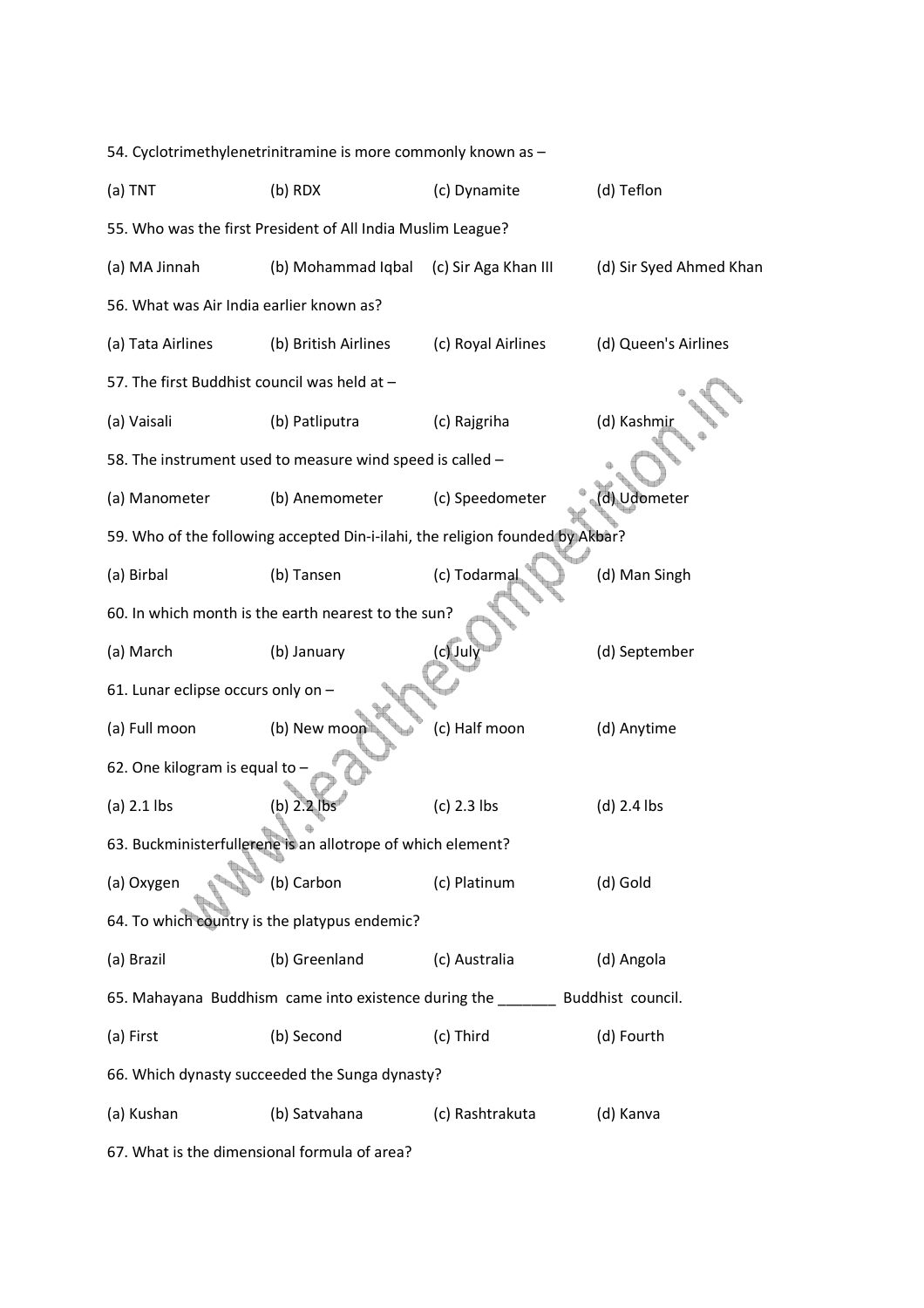| (a) $L^2$                                   | $(b)$ LB                                                               | $(c)$ ML                                                                               | $(d)$ LT             |
|---------------------------------------------|------------------------------------------------------------------------|----------------------------------------------------------------------------------------|----------------------|
|                                             | 68. Rhizobium, the organism found in root nodules of legumes are -     |                                                                                        |                      |
| (a) Bacteria                                | (b) Fungi                                                              | (c) Lichen                                                                             | (d) Algae            |
|                                             | 69. Sorter's disease (or wool sorter's disease) is a form of -         |                                                                                        |                      |
| (a) Malaria                                 | (b) Anthrax                                                            | (c) Plague                                                                             | (d) Tuberculosis     |
|                                             | 70. The National Civil Defence College is located in -                 |                                                                                        |                      |
| (a) Jabalpur                                | (b) Mhow                                                               | (c) Nagpur                                                                             | (d) Dehradun         |
|                                             | 71. Which city is famous for wine production in India?                 |                                                                                        |                      |
| (a) Solan                                   | (b) Nashik                                                             | (c) Vadodara                                                                           | (d) Bhopal           |
|                                             | 72. Khurram, who rebelled against the Mughal Empire was the son of     |                                                                                        |                      |
| (a) Humayun                                 | (b) Akbar                                                              | (c) Jehangir                                                                           | (d) Shah Jahan       |
|                                             | 73. Who was the first US President to visit India?                     |                                                                                        |                      |
| (a) DD Eisenhower                           | (b) John F Kennedy                                                     | (c) Bill Clinton                                                                       | (d) Barak Obama      |
|                                             | 74. The International Date line passes through which of the following? |                                                                                        |                      |
| (a) Panama Canal                            | (b) Gulf of Mexico                                                     | (c) English Channel                                                                    | (d) Bering Strait    |
|                                             | 75. Who of the following gave the slogan Jai Jagat?                    |                                                                                        |                      |
| (a) Vinobha Bhave                           | (b) Aurobindo Ghosh                                                    | (c) Mahatma Gandhi                                                                     | (d) Acharya Kriplani |
| 76. The first Jain council was held at -    |                                                                        |                                                                                        |                      |
| (a) Vaisali                                 | (b) Patliputra                                                         | (c) Vallabhi                                                                           | (d) Kalinga          |
|                                             |                                                                        | 77. Error in measurement due to the faulty calibration of an instrument is termed as - |                      |
| (a) Systemic error                          | (b) Personal error                                                     | (c) External error                                                                     | (d) Constant error   |
|                                             |                                                                        | 78. Organisms which take in nutrients from dead and decaying matter are called -       |                      |
| (a) Autotrophs                              | (b) Heterotrophs                                                       | (c) Saprotrophs                                                                        | (d) Autoheterotrophs |
|                                             |                                                                        | 79. Which part of the body mainly absorbs water from undigested food?                  |                      |
| (a) Small Intestine                         | (b) Large Intestine                                                    | (c) Stomach                                                                            | (d) Oesophagus       |
| 80. Which river flows into the Caspean Sea? |                                                                        |                                                                                        |                      |
| $(a)$ Ob                                    | (b) Volga                                                              | (c) Rhine                                                                              | (d) Danube           |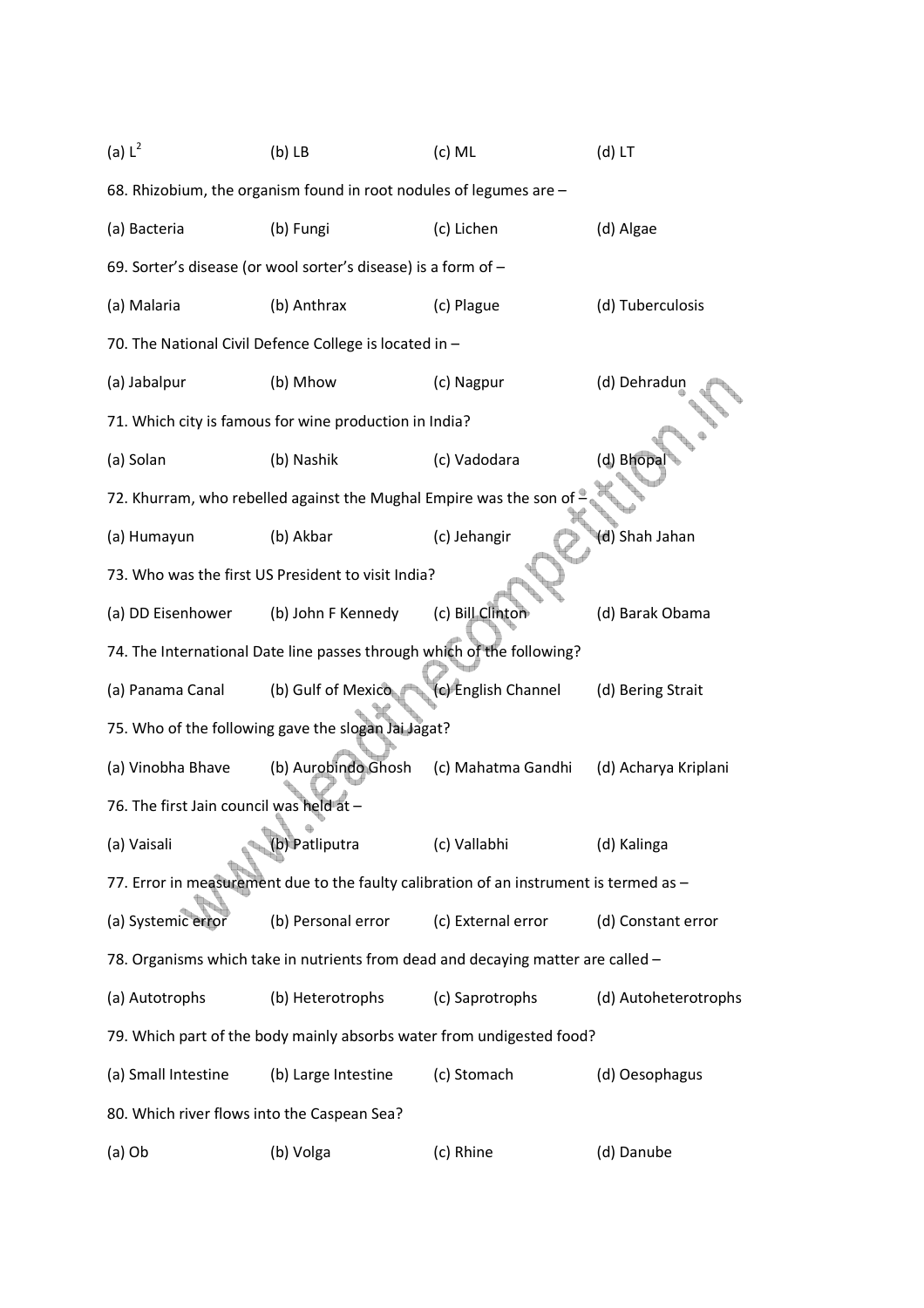| 81. Galapagos islands are a part of which country? |                                                                                            |                        |                 |  |  |  |
|----------------------------------------------------|--------------------------------------------------------------------------------------------|------------------------|-----------------|--|--|--|
| (a) Ecuador                                        | (b) Cuba                                                                                   | (c) Brazil             | (d) France      |  |  |  |
| 82. National School of Drama is located in -       |                                                                                            |                        |                 |  |  |  |
| (a) Bhopal                                         | (b) New Delhi                                                                              | (c) Chandigarh         | (d) Shimla      |  |  |  |
|                                                    | 83. Who was the founder of the Kushana dynasty?                                            |                        |                 |  |  |  |
| (a) Kanishka                                       | (b) Manes                                                                                  | (c) Kadphises I        | (d) Huveshka    |  |  |  |
| 84. The study of objects at rest is known as -     |                                                                                            |                        |                 |  |  |  |
| (a) Dynamics                                       | (b) Kinematics                                                                             | (c) Statistics         | (d) Statics     |  |  |  |
|                                                    | 85. The total number of molars in the mouth of a human being is -                          |                        |                 |  |  |  |
| (a) Six                                            | (b) Eight                                                                                  | (c) Ten                | d) Twelve       |  |  |  |
|                                                    | 86. Leaves of which tree are mostly used by silkmoth farmers?                              |                        |                 |  |  |  |
| (a) Mulberry                                       | (b) Peepal                                                                                 | (c) Banyan             | (d) Willow      |  |  |  |
| 87. The taste of acids is generally -              |                                                                                            |                        |                 |  |  |  |
| (a) Sweet                                          | (b) Salty                                                                                  | c) Sour                | (d) Bitter      |  |  |  |
|                                                    | 88. Which of the following diseases is not transmitted by air?                             |                        |                 |  |  |  |
| (a) Tuberculosis                                   | (b) Malaria                                                                                | (c) Measles            | (d) Chicken Pox |  |  |  |
|                                                    | 89. Which city is known all over the world for its diamond cutting and polishing industry? |                        |                 |  |  |  |
| (a) Surat                                          | (b) Vadodara                                                                               | (c) Junagarh           | (d) Jamnagar    |  |  |  |
| 90. Who wrote the book Bhavarth Ramayan?           |                                                                                            |                        |                 |  |  |  |
| (a) Gyandev                                        | (b) Eknath                                                                                 | (c) Tukaram            | (d) Namdev      |  |  |  |
|                                                    | 91. Which Indian king had set up a council of 8 members called the Ashta Pradhan?          |                        |                 |  |  |  |
| (a) Sri Krishna Deva Raya (b) Harshavardhan        |                                                                                            | (c) Prithviraj Chauhan | (d) Shivaji     |  |  |  |
| 92. The atmospheric pressure at sea level is -     |                                                                                            |                        |                 |  |  |  |
| (a) 720 mm                                         | (b) 740 mm                                                                                 | (c) 760 mm             | (d) 780 mm      |  |  |  |
| 93. Pitchblende is a source of which element?      |                                                                                            |                        |                 |  |  |  |
| (a) Thorium                                        | (b) Uranium                                                                                | (c) Carbon             | (d) Zinc        |  |  |  |

94. Who of the following was awarded the Kaiser-i-hind by the British?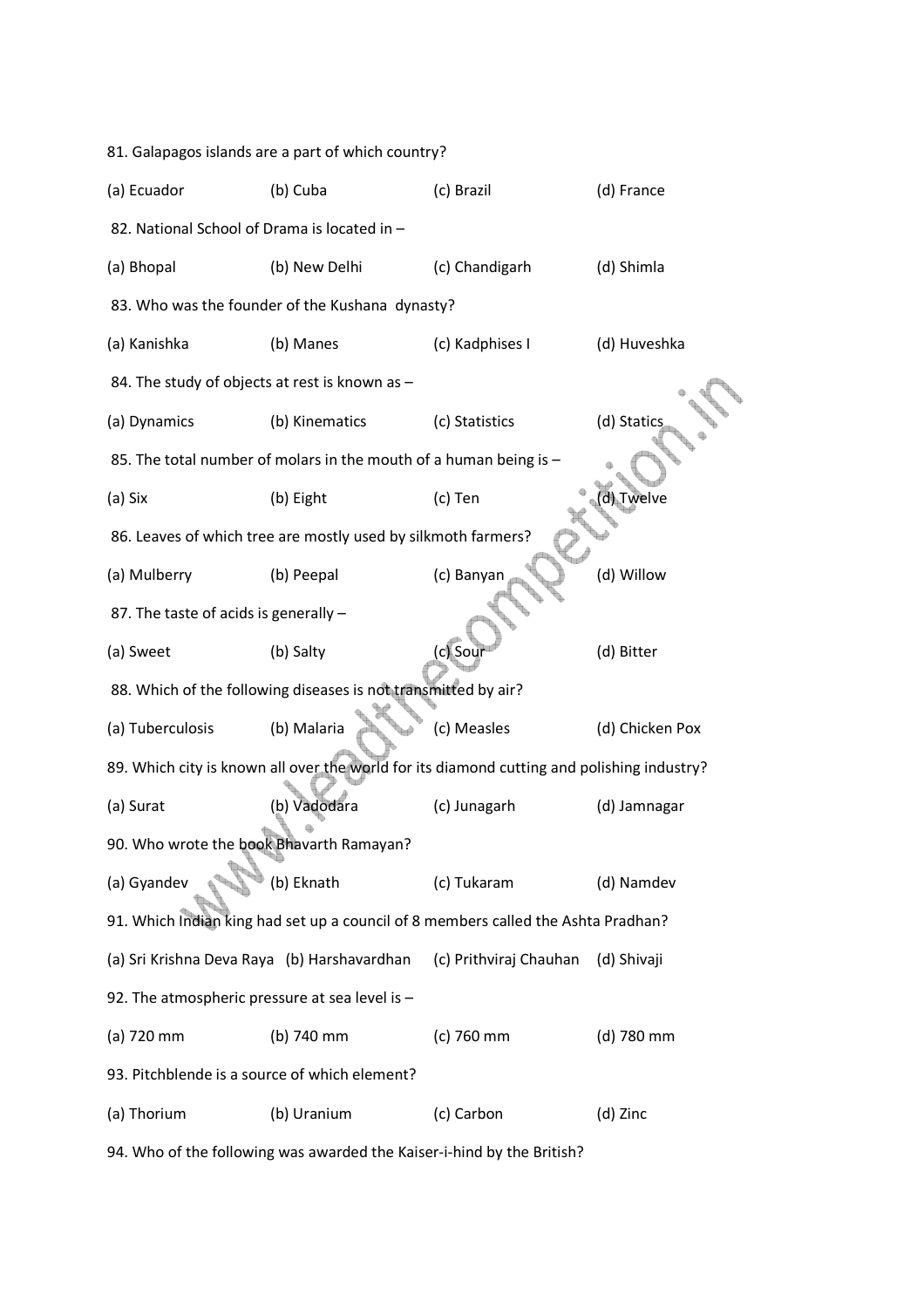| (a) Mahatma Gandhi                                                                 | (b) Jawaharlal Nehru                                              | (c) Vallabhbhai Patel                                                                | (d) Lala Lajpat Rai |  |  |  |
|------------------------------------------------------------------------------------|-------------------------------------------------------------------|--------------------------------------------------------------------------------------|---------------------|--|--|--|
| 95. One ounce is equal to (approximately) -                                        |                                                                   |                                                                                      |                     |  |  |  |
| (a) 24 gms                                                                         | $(b)$ 26 gms                                                      | (c) 28 gms                                                                           | (d) 30 gms          |  |  |  |
|                                                                                    | 96. Which continent has the highest number of countries?          |                                                                                      |                     |  |  |  |
| (a) Asia                                                                           | (b) Europe                                                        | (c) Africa                                                                           | (d) North America   |  |  |  |
|                                                                                    | 97. Which year marked the beginning of the space age?             |                                                                                      |                     |  |  |  |
| $(a)$ 1954                                                                         | (b) 1955                                                          | $(c)$ 1956                                                                           | $(d)$ 1957          |  |  |  |
|                                                                                    |                                                                   | 98. Gita Press, the world's largest publisher of Hindu religious texts is located in |                     |  |  |  |
| (a) Haridwar                                                                       | (b) Gorakhpur                                                     | (c) Varanasi                                                                         | (d) Gay             |  |  |  |
|                                                                                    | 99. In which city is the Open Hand Monument located?              |                                                                                      |                     |  |  |  |
| (a) Jaipur                                                                         | (b) Puducherry                                                    | (c) Chandigarh                                                                       | (d) Cuttack         |  |  |  |
|                                                                                    | 100. Pencillium from which an antibiotic is obtained is a type of |                                                                                      |                     |  |  |  |
| (a) Bacteria                                                                       | (b) Virus                                                         | (c) Algae                                                                            | (d) Fungus          |  |  |  |
| 101. Who among the following was the first to lead an expedition to conquer India? |                                                                   |                                                                                      |                     |  |  |  |
| (a) Alexander                                                                      | (b) Darius                                                        | c) Xerxes                                                                            | (d) Cyrus           |  |  |  |
| 102. LT <sup>2</sup> is the dimensional formula for                                |                                                                   |                                                                                      |                     |  |  |  |
| (a) Velocity                                                                       | (b) Momentum                                                      | (c) Acceleration                                                                     | (d) Force           |  |  |  |
|                                                                                    |                                                                   | 103. Litmus used as an indicator for acids and bases is extracted from -             |                     |  |  |  |
| (a) Plants                                                                         | (b) Rocks                                                         | (c) Insects                                                                          | (d) Lichens         |  |  |  |
| 104. Which of the following is a Kharif crop?                                      |                                                                   |                                                                                      |                     |  |  |  |
| (a) Wheat                                                                          | (b) Gram                                                          | (b) Mustard                                                                          | (d) Paddy           |  |  |  |
|                                                                                    | 105. In which city did the game of badminton originate?           |                                                                                      |                     |  |  |  |
| (a) Pune                                                                           | (b) Vadodara                                                      | (c) Roorkee                                                                          | (d) Shimla          |  |  |  |
|                                                                                    |                                                                   | 106. The time difference between two consecutive degrees of longitude is -           |                     |  |  |  |
| (a) 4 minutes                                                                      | (b) 5 minutes                                                     | (c) 6 minutes                                                                        | (d) 7 minutes       |  |  |  |
|                                                                                    | 107. The bhajan Vaihnav jan to kene kahiye was written by -       |                                                                                      |                     |  |  |  |
| (a) Tulsidas                                                                       | (b) Surdas                                                        | (c) Eknath                                                                           | (d) Narsinh Mehta   |  |  |  |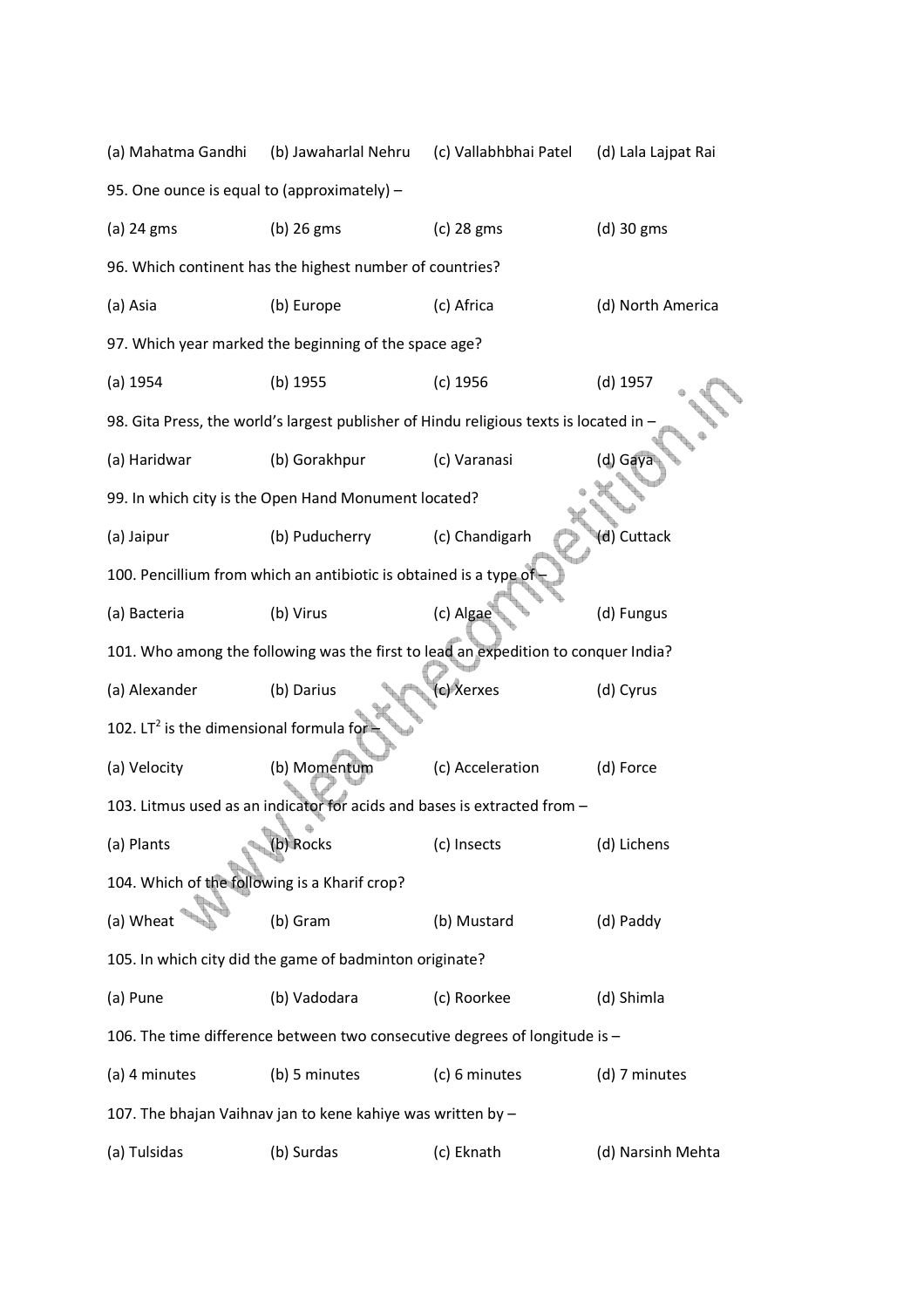|                                               | 108. Which city does not lie on the Golden Quadrilateral?                |                      |                         |
|-----------------------------------------------|--------------------------------------------------------------------------|----------------------|-------------------------|
| (a) Ahmedabad                                 | (b) Jaipur                                                               | (c) Hyderabad        | (d) Bhubaneswar         |
|                                               | 109. Feluda is a fictional character created by -                        |                      |                         |
| (a) Rabindranath Tagore (b) Satyajit Ray      |                                                                          | (c) Premchand        | (d) RK Narayan          |
| 110. Who appoints the Chairman of the RRB?    |                                                                          |                      |                         |
| (a) Reserve Bank of India                     |                                                                          | (b) State Government |                         |
| (c) Central Government                        |                                                                          | (d) Sponsor Bank     |                         |
|                                               | 111. Which Indian President was once the ambassador to the Soviet Union? |                      |                         |
| (a) Ram Nath Kovind                           | (b) Dr. S Radhakrishnan (c) Zakir Hussain                                |                      | (d) VV Gi               |
|                                               | 112. Which city of Rajasthan is associated with GD Birla?                |                      |                         |
| (a) Pilani                                    | (b) Udaipur                                                              | (c) Kota             | (d) Jodhpur             |
|                                               | 113. Who of the following was called Amitragatha by the Greeks?          |                      |                         |
| (a) Chandragupta Maurya                       | (b) Bindusara                                                            | (c) Ashoka           | (d) Brahadratha         |
|                                               | 114. An ant moving in a straight line is an example of motion in -       |                      |                         |
| (a) One dimension                             | (b) Two dimensions                                                       | (c) Three dimensions | (d) Dimensionless space |
| 115. The taste of bases is generally          |                                                                          |                      |                         |
| (a) Sour                                      | (b) Bitter                                                               | (c) Sweet            | (d) Salty               |
|                                               | 116. Which of the following breathe through spiracles?                   |                      |                         |
| (a) Insects                                   | (b) Mammals                                                              | (c) Insects          | (d) Birds               |
| 117. Fire resistant fabric is made from -     |                                                                          |                      |                         |
| (a) Melamine                                  | (b) Polythene                                                            | (c) Nylon            | (d) Bakelite            |
|                                               | 118. In which state is the Aihole inscription located?                   |                      |                         |
| (a) Kerala                                    | (b) Tamil Nadu                                                           | (c) Goa              | (d) Karnataka           |
|                                               | 119. Which is the first city in India to have both IIM & IIT?            |                      |                         |
| (a) Ahmedabad                                 | (b) Indore                                                               | (c) Chennai          | (d) Mumbai              |
| 120. My Music, My Life is a book written by - |                                                                          |                      |                         |
| (a) AR Rahman                                 | (b) Bhimsen Joshi                                                        | (c) Ravi Shankar     | (d) RD Burman           |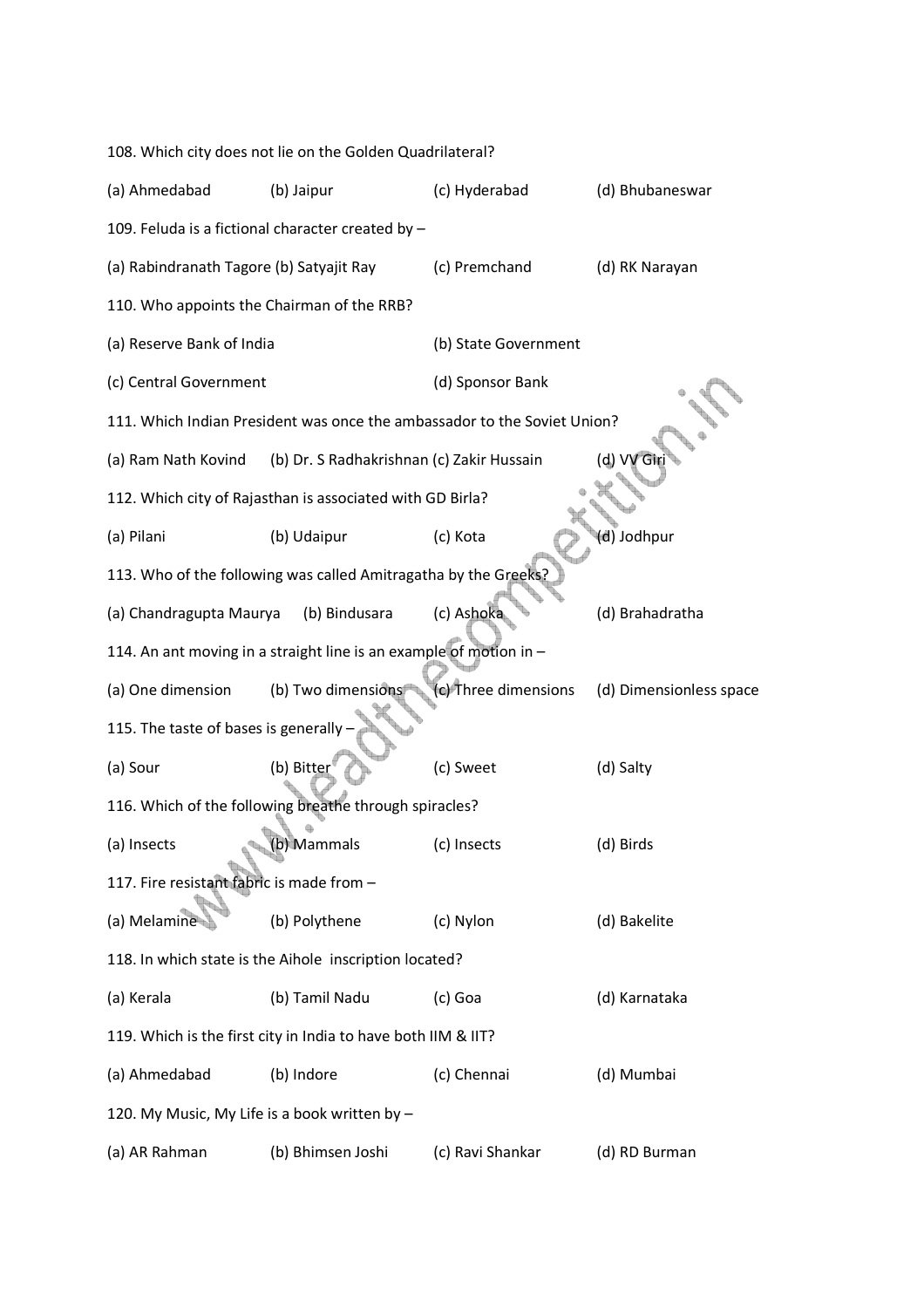| 121. The capital of Magadha under Bimbisara was -               |                                                       |                                                                                  |                                                                                                       |  |  |  |  |  |
|-----------------------------------------------------------------|-------------------------------------------------------|----------------------------------------------------------------------------------|-------------------------------------------------------------------------------------------------------|--|--|--|--|--|
| (a) Patliputra                                                  | (b) Ayodhyay                                          | (c) Rajgriha                                                                     | (d) Kausambi                                                                                          |  |  |  |  |  |
| 122. Which of the following is a vector quantity?               |                                                       |                                                                                  |                                                                                                       |  |  |  |  |  |
| (a) Speed                                                       | (b) Velocity                                          | (c) Distance                                                                     | (d) Mass                                                                                              |  |  |  |  |  |
| 123. Oxalic acid is found in -                                  |                                                       |                                                                                  |                                                                                                       |  |  |  |  |  |
| (a) Oranges                                                     | (b) Coconut                                           | (c) Grapes                                                                       | (d) Spinach                                                                                           |  |  |  |  |  |
| 124. Which type of soil has the highest water holding capacity? |                                                       |                                                                                  |                                                                                                       |  |  |  |  |  |
| (a) Clayey                                                      | (b) Laterite                                          | (c) Sandy                                                                        | (d) Loamy                                                                                             |  |  |  |  |  |
|                                                                 |                                                       | 125. Which of the following metals does not have the property of being sonorous? |                                                                                                       |  |  |  |  |  |
| (a) Iron                                                        | (b) Zinc                                              | (c) Sodium                                                                       | (d) Copper                                                                                            |  |  |  |  |  |
|                                                                 |                                                       |                                                                                  | 126. Which city is known for the production of prosthetic leg for people with below-knee amputations? |  |  |  |  |  |
| (a) Jodhpur                                                     | (b) Kota                                              | (c) Jabalpur                                                                     | (d) Jaipur                                                                                            |  |  |  |  |  |
| 127. Sargasso Sea is a part of -                                |                                                       |                                                                                  |                                                                                                       |  |  |  |  |  |
| (a) Atlantic Ocean                                              | (b) Indian Ocean                                      | (c) Pacific Ocean                                                                | (d) Arctic Ocean                                                                                      |  |  |  |  |  |
| 128. One Mile is equal to -                                     |                                                       |                                                                                  |                                                                                                       |  |  |  |  |  |
| $(a)$ 1.4 km                                                    | (b) 1.5 km                                            | (c) 1.6 km                                                                       | (d) 1.7 km                                                                                            |  |  |  |  |  |
|                                                                 | 129. In which city is the Open Hand Monument located? |                                                                                  |                                                                                                       |  |  |  |  |  |
| (a) Jaipur                                                      | (b) Puducherry                                        | (c) Chandigarh                                                                   | (d) Cuttack                                                                                           |  |  |  |  |  |
|                                                                 | 130. Pashmina shawls are made from wool obtained from |                                                                                  |                                                                                                       |  |  |  |  |  |
| (a) Sheep                                                       | (b) Yak                                               | (c) Llama                                                                        | (d) Goat                                                                                              |  |  |  |  |  |
| 131. Lime water is                                              | in nature.                                            |                                                                                  |                                                                                                       |  |  |  |  |  |
| (a) Acidic                                                      | (b) Alkaline                                          | (c) Inert                                                                        | (d) Volatile                                                                                          |  |  |  |  |  |
|                                                                 | 132. Which is the male reproductive part of a flower? |                                                                                  |                                                                                                       |  |  |  |  |  |
| (a) Stamen                                                      | (b) Pistil                                            | (c) Stigma                                                                       | (d) Style                                                                                             |  |  |  |  |  |
| 133. The great Stupa of Sanchi was built during the rule of -   |                                                       |                                                                                  |                                                                                                       |  |  |  |  |  |
| (a) Chandragupta Maurya (b) Bindusara                           |                                                       | (c) Ashoka                                                                       | (d) Kanishka                                                                                          |  |  |  |  |  |
| 134. Which of the following breathes through its skin?          |                                                       |                                                                                  |                                                                                                       |  |  |  |  |  |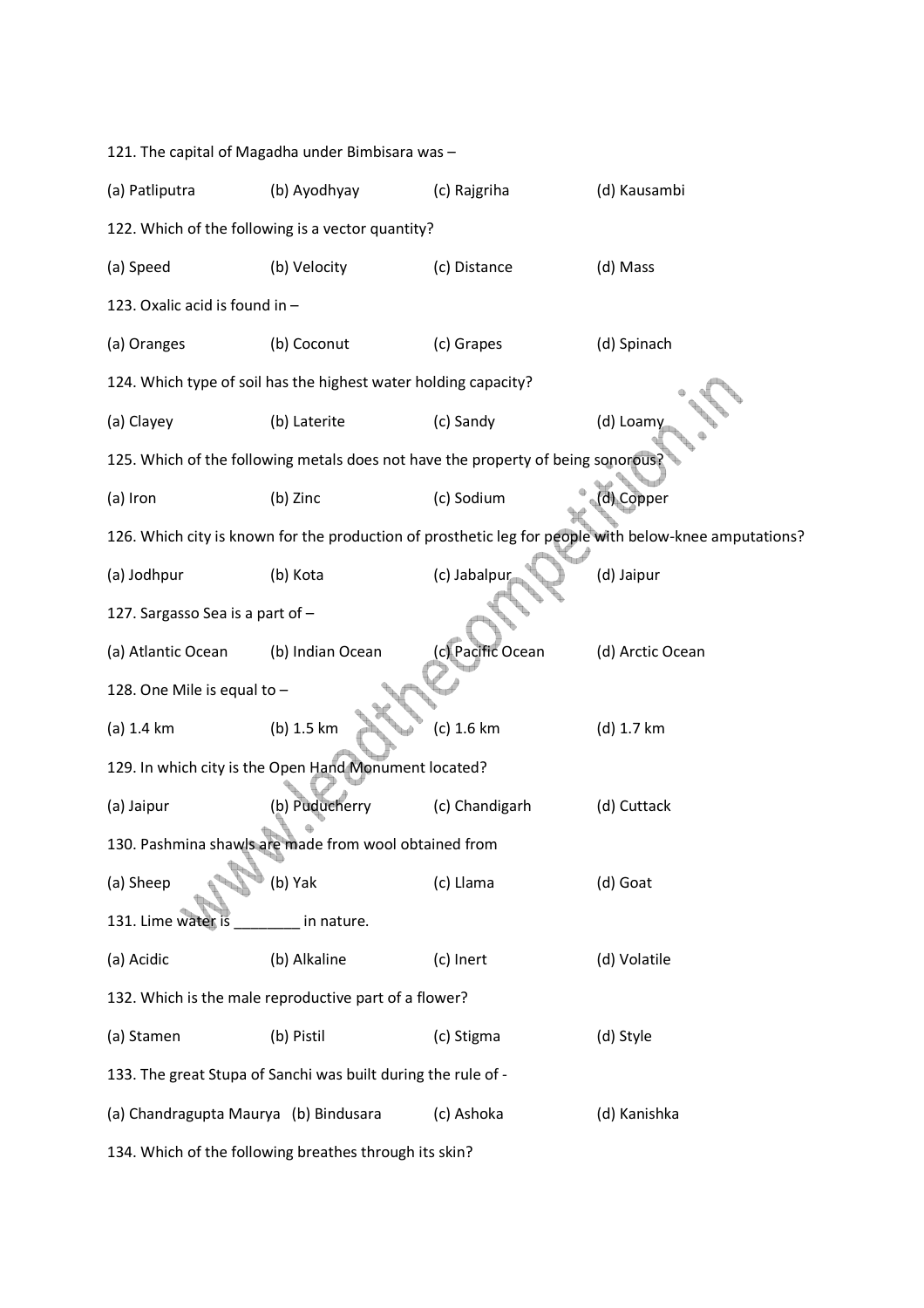| (a) Grasshopper                                   | (b) Earthworm                                                          | (c) Sparrow                                                                               | (d) Cockroach                                                                                       |  |  |  |  |  |
|---------------------------------------------------|------------------------------------------------------------------------|-------------------------------------------------------------------------------------------|-----------------------------------------------------------------------------------------------------|--|--|--|--|--|
| 135. What is the dimensional formula for density? |                                                                        |                                                                                           |                                                                                                     |  |  |  |  |  |
| (a) $LT^{-2}$                                     | (b) $ML^{-2}$                                                          | (c) $ML^{-3}$                                                                             | (d) MLT                                                                                             |  |  |  |  |  |
| 136. What is the escape velocity on the Earth?    |                                                                        |                                                                                           |                                                                                                     |  |  |  |  |  |
| (a) 8 km/s                                        | (b) $9.5 \, \text{km/s}$                                               | (c) $11.2 \text{ km/s}$                                                                   | (d) 13.7 km/s                                                                                       |  |  |  |  |  |
|                                                   | 137. In which city is the winter session of Maharashtra Assembly held? |                                                                                           |                                                                                                     |  |  |  |  |  |
| (a) Nagpur                                        | (b) Pune                                                               | (c) Mumbai                                                                                | (d) Nashik                                                                                          |  |  |  |  |  |
|                                                   |                                                                        | 138. Which is the northernmost island of the Andaman and Nicobar Islands?                 |                                                                                                     |  |  |  |  |  |
| (a) Havelock island                               | (b) Landfall island                                                    | (c) Barren island                                                                         | (d) Neil island                                                                                     |  |  |  |  |  |
| 139. Mercalli scale is used to measure -          |                                                                        |                                                                                           |                                                                                                     |  |  |  |  |  |
| (a) Earthquake                                    | (b) Radiation                                                          | (c) Humidity                                                                              | d) Rainfall                                                                                         |  |  |  |  |  |
|                                                   |                                                                        | 140. Silicon valley is located in which State of the United States of America?            |                                                                                                     |  |  |  |  |  |
| (a) Texas                                         | (b) California                                                         | (c) Florida                                                                               | (d) Colorado                                                                                        |  |  |  |  |  |
|                                                   | 141. Cape Agulhas is the southernmost tip of which continent?          |                                                                                           |                                                                                                     |  |  |  |  |  |
| (a) South America                                 | (b) Africa                                                             | (c) Australia                                                                             | (d) Asia                                                                                            |  |  |  |  |  |
|                                                   | 142. How many rows does the periodic table have?                       |                                                                                           |                                                                                                     |  |  |  |  |  |
| (a) Four                                          | (b) Five                                                               | (c) Six                                                                                   | (d) Seven                                                                                           |  |  |  |  |  |
|                                                   | 143. What is the percentage of oxygen in the atmosphere?               |                                                                                           |                                                                                                     |  |  |  |  |  |
| (a) 17%                                           | $(b)$ 19%                                                              | (c) 21%                                                                                   | (d) 23%                                                                                             |  |  |  |  |  |
|                                                   | 144. Which is the longest stretch of the Golden Quadrilateral?         |                                                                                           |                                                                                                     |  |  |  |  |  |
| (a) Delhi to Kolkata                              |                                                                        | (b) Chennai to Mumbai (c) Kolkata to Chennai (d) Mumbai to Delhi                          |                                                                                                     |  |  |  |  |  |
|                                                   |                                                                        | 145. As per Indus Water Treaty with Paksitan, India is NOT allowed to use the waters of - |                                                                                                     |  |  |  |  |  |
| (a) Beas                                          | (b) Ravi                                                               | (c) Sutlej                                                                                | (d) Chenab                                                                                          |  |  |  |  |  |
|                                                   |                                                                        | 146. Which book describes how Chandragupta and Chanakya overthrew the Nandas?             |                                                                                                     |  |  |  |  |  |
| (a) Mudrarakshasa                                 | (b) Arthashastra                                                       | (c) Indica                                                                                | (d) Buddhacharitam                                                                                  |  |  |  |  |  |
|                                                   |                                                                        |                                                                                           | 147. The study of motion of objects without reference to the reason behind the motion is known as - |  |  |  |  |  |
| (a) Dynamics                                      | (b) Kinematics                                                         | (c) Kinetics                                                                              | (d) Statics                                                                                         |  |  |  |  |  |